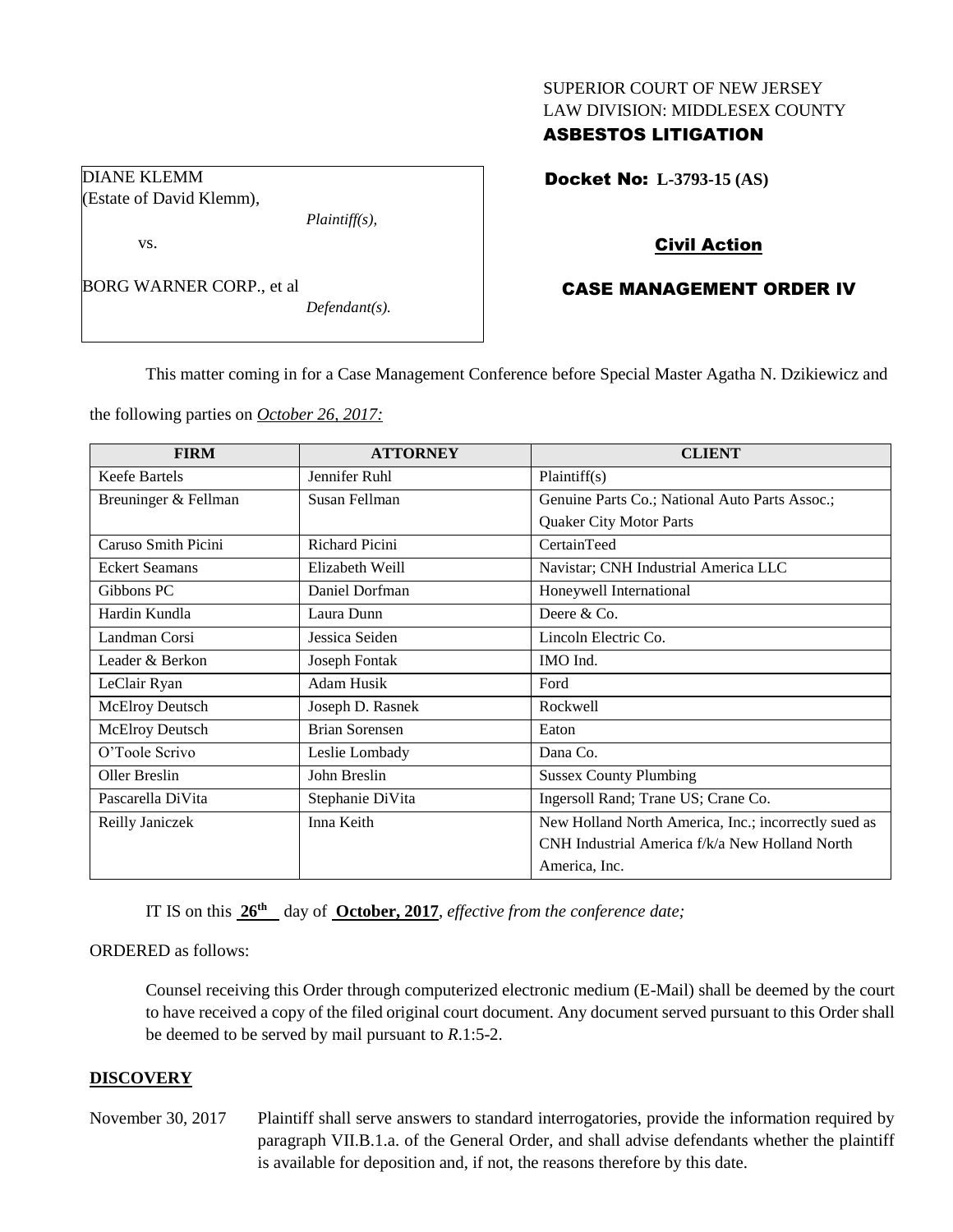| November 30, 2017 | Plaintiff shall serve answers to wrongful death interrogatories by this date.                                                                                                                               |
|-------------------|-------------------------------------------------------------------------------------------------------------------------------------------------------------------------------------------------------------|
| December 15, 2017 | Defendants shall serve answers to standard interrogatories by this date.                                                                                                                                    |
| December 29, 2017 | Plaintiff shall propound supplemental interrogatories and document requests by this date.                                                                                                                   |
| February 2, 2018  | Defendants shall serve answers to supplemental interrogatories and document requests by this<br>date.                                                                                                       |
| December 29, 2017 | Defendants shall propound supplemental interrogatories and document requests by this date.                                                                                                                  |
| February 2, 2018  | Plaintiff shall serve answers to supplemental interrogatories and document requests by this<br>date.                                                                                                        |
| April 6, 2018     | Fact discovery, including depositions, shall be completed by this date. Plaintiff's counsel shall<br>contact the Special Master within one week of this deadline if all fact discovery is not<br>completed. |
| May 4, 2018       | Depositions of corporate representatives shall be completed by this date.                                                                                                                                   |

#### **EARLY SETTLEMENT**

April 30, 2018 Settlement demands shall be served on all counsel and the Special Master by this date.

# **SUMMARY JUDGMENT MOTION PRACTICE**

| April 13, 2018 | Plaintiff's counsel shall advise, in writing, of intent not to oppose motions by this date. |
|----------------|---------------------------------------------------------------------------------------------|
| April 27, 2018 | Summary judgment motions shall be filed no later than this date.                            |
| May 25, 2018   | Last return date for summary judgment motions.                                              |

# **MEDICAL DEFENSE**

February 2, 2018 Plaintiff shall serve medical expert reports by this date. February 2, 2018 Plaintiff is to arrange for the transfer of pathology specimens and x-rays, if any, by this date. June 29, 2018 Defendants shall identify its medical experts and serve medical reports, if any, by this date. **In addition, defendants shall notify plaintiff's counsel (as well as all counsel of record)** 

**of a joinder in an expert medical defense by this date.**

#### **LIABILITY EXPERT REPORTS**

- April 6, 2018 Plaintiff shall identify its liability experts and serve liability expert reports or a certified expert statement by this date or waive any opportunity to rely on liability expert testimony.
- June 29, 2018 Defendants shall identify its liability experts and serve liability expert reports, if any, by this date or waive any opportunity to rely on liability expert testimony.

 $\_$  ,  $\_$  ,  $\_$  ,  $\_$  ,  $\_$  ,  $\_$  ,  $\_$  ,  $\_$  ,  $\_$  ,  $\_$  ,  $\_$  ,  $\_$  ,  $\_$  ,  $\_$  ,  $\_$  ,  $\_$  ,  $\_$  ,  $\_$  ,  $\_$  ,  $\_$  ,  $\_$  ,  $\_$  ,  $\_$  ,  $\_$  ,  $\_$  ,  $\_$  ,  $\_$  ,  $\_$  ,  $\_$  ,  $\_$  ,  $\_$  ,  $\_$  ,  $\_$  ,  $\_$  ,  $\_$  ,  $\_$  ,  $\_$  ,